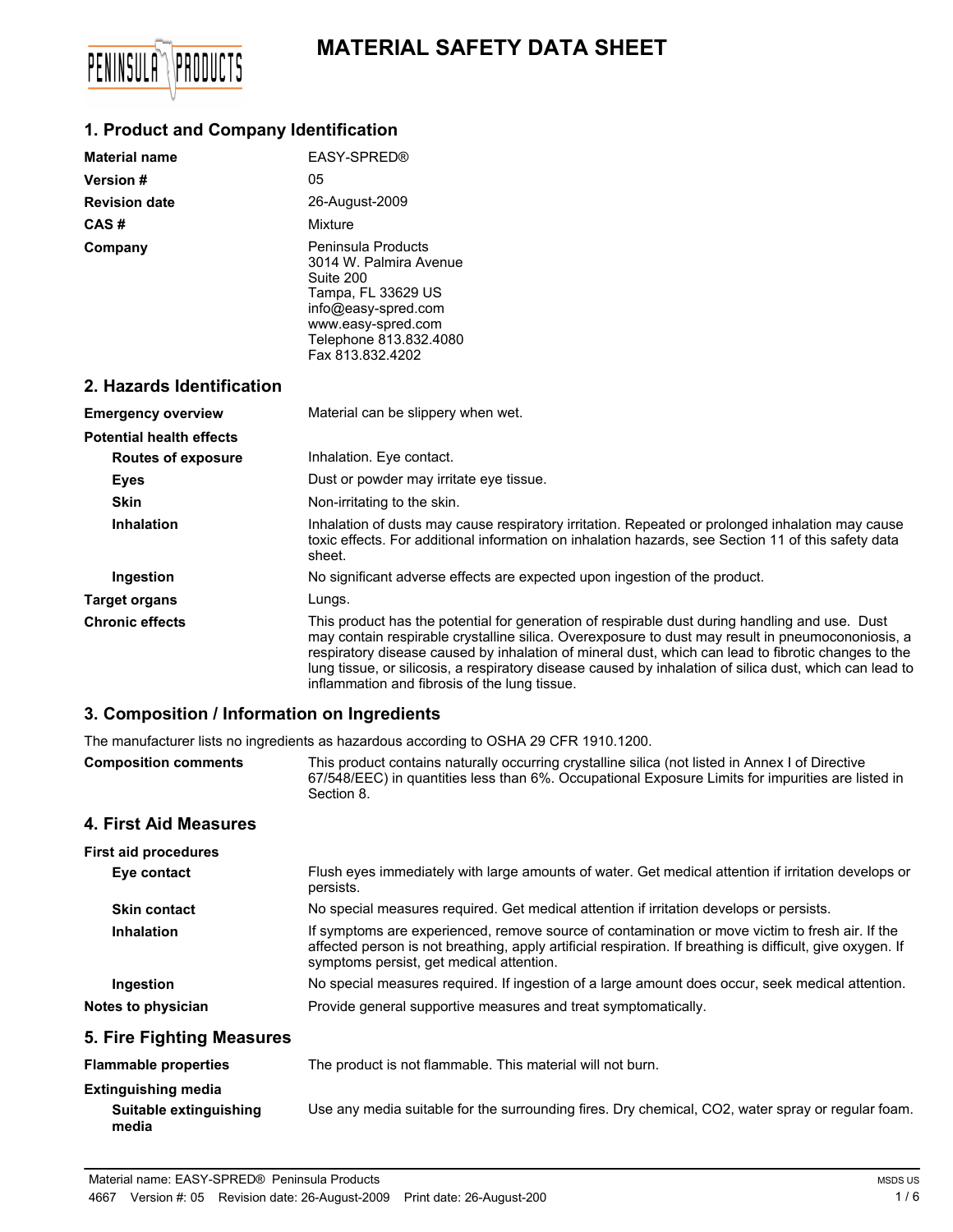## **6. Accidental Release Measures**

| <b>Personal precautions</b>      | Material can be slippery when wet. Forms smooth, slippery surfaces on floors, posing an accident<br>risk. Wear a dust mask if dust is generated above exposure limits.                          |
|----------------------------------|-------------------------------------------------------------------------------------------------------------------------------------------------------------------------------------------------|
| <b>Environmental precautions</b> | No special environmental precautions required.                                                                                                                                                  |
| <b>Methods for containment</b>   | None necessary.                                                                                                                                                                                 |
| Methods for cleaning up          | Avoid the generation of dusts during clean-up. Collect dust or particulates using a vacuum cleaner<br>with a HEPA filter. Reduce airborne dust and prevent scattering by moistening with water. |
| 7. Handling and Storage          |                                                                                                                                                                                                 |
| <b>Handling</b>                  | Keep formation of airborne dusts to a minimum. Provide appropriate exhaust ventilation at places                                                                                                |

risk. **Storage** Guard against dust accumulation of this material. No special storage conditions required. No special restrictions on storage with other products.

where dust is formed. In case of insufficient ventilation, wear suitable respiratory equipment. Material can be slippery when wet. Forms smooth, slippery surfaces on floors, posing an accident

### **8. Exposure Controls / Personal Protection**

#### **Occupational exposure limits**

| <b>Impurities</b>               | <b>Type</b> | Value                | <b>Form</b>           |
|---------------------------------|-------------|----------------------|-----------------------|
| INERT OR NUISANCE DUST (SEQ250) | TWA         | 10 $mg/m3$           | Inhalable particles.  |
|                                 |             | $3$ mg/m $3$         | Respirable particles. |
| QUARTZ (14808-60-7)             | TWA         | $0.025$ mg/m3        | Respirable fraction.  |
| U.S. - OSHA                     |             |                      |                       |
| <b>Impurities</b>               | <b>Type</b> | Value                | <b>Form</b>           |
| INERT OR NUISANCE DUST (SEQ250) | <b>PEL</b>  | $15 \text{ mg/m}$    | Total dust.           |
|                                 |             | $5 \text{ mg/m}$     | Respirable fraction.  |
|                                 | TWA         | $5 \text{ mg/m}$     | Respirable fraction.  |
|                                 |             | 50 mppcf             | Total dust.           |
|                                 |             | 15 mppcf             | Respirable fraction.  |
|                                 |             | $15 \text{ mg/m}$    | Total dust.           |
| QUARTZ (14808-60-7)             | <b>TWA</b>  | 2.4 mppcf            | Respirable.           |
|                                 |             | $0.3$ mg/m $3$       | Total dust.           |
|                                 |             | $0.1 \text{ mg/m}$ 3 | Respirable.           |
|                                 |             | $0.1$ mg/m $3$       | Respirable dust.      |

**Exposure guidelines** Occupational exposure to nuisance dust (total and respirable) and respirable crystalline silica should be monitored and controlled. **Engineering controls** If material is ground, cut, or used in any operation which may generate dusts, use appropriate local exhaust ventilation to keep exposures below the recommended exposure limits. If engineering measures are not sufficient to maintain concentrations of dust particulates below the OEL, suitable respiratory protection must be worn.

**Personal protective equipment**

| Eye / face protection                    | Wear dust goggles.                                                                                               |
|------------------------------------------|------------------------------------------------------------------------------------------------------------------|
| <b>Skin protection</b>                   | No special protective equipment required.                                                                        |
| <b>Respiratory protection</b>            | Use a particulate filter respirator for particulate concentrations exceeding the Occupational<br>Exposure Limit. |
| <b>General hygeine</b><br>considerations | Eye wash fountain is recommended. Use good industrial hygiene practices in handling this<br>material.            |

### **9. Physical & Chemical Properties**

| Appearance     | Not available. |
|----------------|----------------|
| Color          | Various.       |
| Odor           | None.          |
| Odor threshold | Not available. |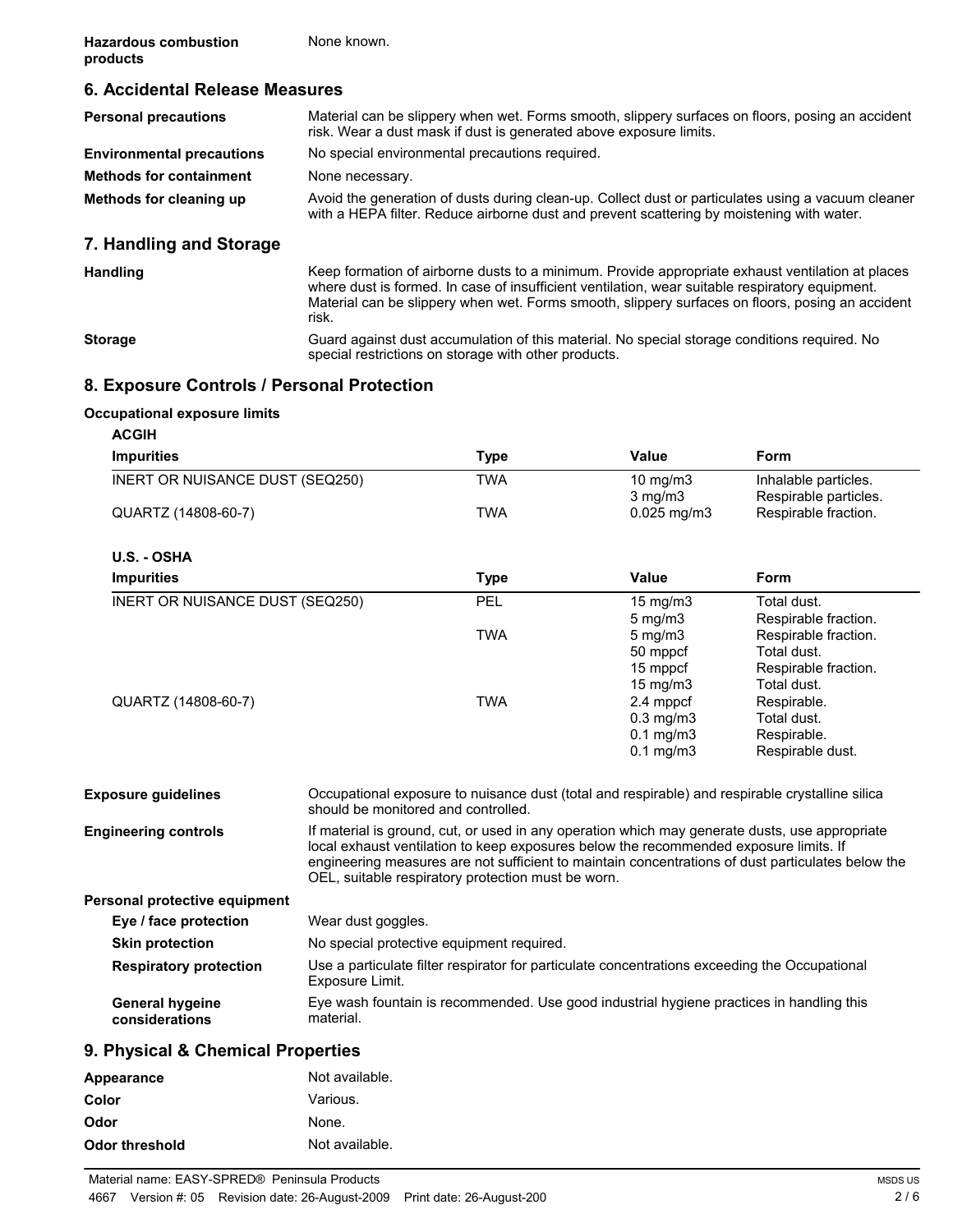| <b>Physical state</b>                             | Solid.           |
|---------------------------------------------------|------------------|
| Form                                              | Granular.        |
| рH                                                | 7 - 9            |
| <b>Melting point</b>                              | Not available.   |
| <b>Freezing point</b>                             | Not available.   |
| <b>Boiling point</b>                              | Not available.   |
| <b>Flash point</b>                                | Non-flammable    |
| <b>Evaporation rate</b>                           | Not available.   |
| <b>Flammability</b>                               | Not available.   |
| Flammability limits in air,<br>upper, % by volume | Non-explosive    |
| Flammability limits in air,<br>lower, % by volume | Non-explosive    |
| Vapor pressure                                    | Not available.   |
| Vapor density                                     | Not available.   |
| <b>Specific gravity</b>                           | 2.4915 estimated |
| <b>Relative density</b>                           | Not available.   |
| <b>Solubility (water)</b>                         | Negligible       |
| <b>Partition coefficient</b><br>(n-octanol/water) | Not available.   |
| <b>Auto-ignition temperature</b>                  | Not available.   |
| <b>Decomposition temperature</b>                  | Not available.   |
| VOC                                               | 0 % v/v          |

# **10. Chemical Stability & Reactivity Information**

| <b>Chemical stability</b>                    | Stable at normal conditions. No hazards to be especially mentioned. |
|----------------------------------------------|---------------------------------------------------------------------|
| <b>Conditions to avoid</b>                   | None known.                                                         |
| Incompatible materials                       | None known.                                                         |
| <b>Hazardous decomposition</b><br>products   | None known.                                                         |
| <b>Possibility of hazardous</b><br>reactions | Will not occur.                                                     |

# **11. Toxicological Information**

| <b>Acute effects</b>                                                                                                                                                                                                                                                                                                                                                                                                                                                                                                                                                               | Dust in the eyes will cause irritation. Dust in high concentrations may irritate the respiratory<br>system.                                                                                                                                                                                                                                                                                                                                                                                                                                                                                                                                                                         |
|------------------------------------------------------------------------------------------------------------------------------------------------------------------------------------------------------------------------------------------------------------------------------------------------------------------------------------------------------------------------------------------------------------------------------------------------------------------------------------------------------------------------------------------------------------------------------------|-------------------------------------------------------------------------------------------------------------------------------------------------------------------------------------------------------------------------------------------------------------------------------------------------------------------------------------------------------------------------------------------------------------------------------------------------------------------------------------------------------------------------------------------------------------------------------------------------------------------------------------------------------------------------------------|
| <b>Chronic effects</b>                                                                                                                                                                                                                                                                                                                                                                                                                                                                                                                                                             | Overexposure to dusts may result in pneumoconiosis, which can lead to fibrotic changes in the<br>lung tissue, or silicosis, a respiratory disease caused by inhalation of crystalline silica dust, which<br>can lead to inflammation and fibrosis of the lung tissue.                                                                                                                                                                                                                                                                                                                                                                                                               |
|                                                                                                                                                                                                                                                                                                                                                                                                                                                                                                                                                                                    | In 1997, IARC (the International Agency for Research on Cancer) concluded that crystalline silica<br>inhaled from occupational sources can cause lung cancer in humans. However in making the<br>overall evaluation, IARC noted that "carcinogenicity was not detected in all industrial<br>circumstances studied. Carcinogenicity may be dependent on inherent characteristics of the<br>crystalline silica or on external factors affecting its biological activity or distribution of its<br>polymorphs." (IARC Monographs on the evaluation of the carcinogenic risks of chemicals to<br>humans, Silica, silicates dust and organic fibres, 1997, Vol. 68, IARC, Lyon, France.) |
| In June 2003, SCOEL (the EU Scientific Committee on Occupational Exposure Limits) concluded<br>that the main effect in humans of the inhalation of respirable crystalline silica dust is silicosis.<br>"There is sufficient information to conclude that the relative risk of lung cancer is increased in<br>persons with silicosis (and, apparently, not in employees without silicosis exposed to silica dust in<br>quarries and in the ceramic industry). Therefore, preventing the onset of silicosis will also reduce<br>the cancer risk" (SCOEL SUM Doc 94-final, June 2003) |                                                                                                                                                                                                                                                                                                                                                                                                                                                                                                                                                                                                                                                                                     |
|                                                                                                                                                                                                                                                                                                                                                                                                                                                                                                                                                                                    | According to the current state of the art, worker protection against silicosis can be consistently<br>assured by respecting the existing regulatory occupational exposure limits. Occupational<br>exposure to nuisance dust (total and respirable) and respirable crystalline silica should be<br>monitored and controlled.                                                                                                                                                                                                                                                                                                                                                         |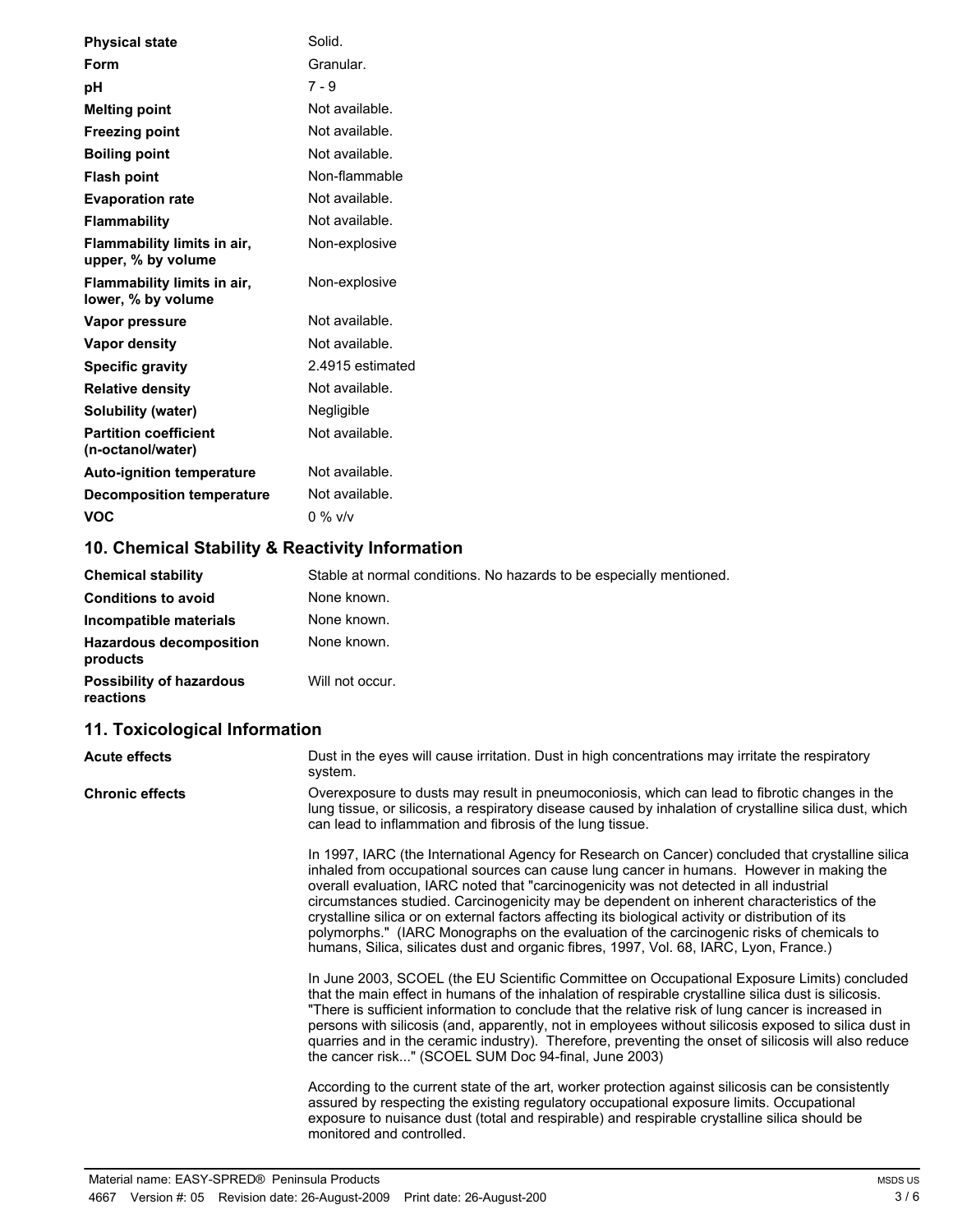| Carcinogenicity                                             |                                                                                                                                                                                                       |                        |  |  |  |
|-------------------------------------------------------------|-------------------------------------------------------------------------------------------------------------------------------------------------------------------------------------------------------|------------------------|--|--|--|
| IARC Monographs: Overall evaluation                         |                                                                                                                                                                                                       |                        |  |  |  |
| QUARTZ (14808-60-7)                                         | 1 Carcinogenic to humans.                                                                                                                                                                             |                        |  |  |  |
| US ACGIH Threshold Limit Values: A2 carcinogen              |                                                                                                                                                                                                       |                        |  |  |  |
| QUARTZ (14808-60-7)                                         | Group A2 Suspected human carcinogen.                                                                                                                                                                  |                        |  |  |  |
| QUARTZ (14808-60-7)                                         | US NTP Report on Carcinogens: Known carcinogen<br>Known carcinogen.                                                                                                                                   |                        |  |  |  |
| 12. Ecological Information                                  |                                                                                                                                                                                                       |                        |  |  |  |
| Ecotoxicological data                                       |                                                                                                                                                                                                       |                        |  |  |  |
| <b>Product</b>                                              | <b>Test Results</b>                                                                                                                                                                                   |                        |  |  |  |
| EASY-SPRED® (Mixture)                                       | LC50 Fish: 19447 mg/l 96.00 Hours estimated                                                                                                                                                           |                        |  |  |  |
|                                                             | * Estimates for product may be based on additional component data not shown.                                                                                                                          |                        |  |  |  |
| <b>Ecotoxicity</b>                                          | The product is not expected to be hazardous to the environment. This product is not expected to<br>produce significant ecotoxicity upon exposure to aquatic organisms and aquatic systems.            |                        |  |  |  |
| <b>Environmental effects</b>                                | Ecological injuries are not known or expected under normal use. Based on the physical properties<br>of this product, significant environmental persistence and bioaccumulation would not be expected. |                        |  |  |  |
| Persistence and degradability                               | Not available.                                                                                                                                                                                        |                        |  |  |  |
| 13. Disposal Considerations                                 |                                                                                                                                                                                                       |                        |  |  |  |
| <b>Disposal instructions</b>                                | Dispose in accordance with all applicable regulations.                                                                                                                                                |                        |  |  |  |
| <b>14. Transport Information</b>                            |                                                                                                                                                                                                       |                        |  |  |  |
| <b>DOT</b>                                                  |                                                                                                                                                                                                       |                        |  |  |  |
| Not regulated as dangerous goods.                           |                                                                                                                                                                                                       |                        |  |  |  |
| <b>IATA</b>                                                 |                                                                                                                                                                                                       |                        |  |  |  |
| Not regulated as dangerous goods.                           |                                                                                                                                                                                                       |                        |  |  |  |
| <b>IMDG</b>                                                 |                                                                                                                                                                                                       |                        |  |  |  |
| Not regulated as dangerous goods.                           |                                                                                                                                                                                                       |                        |  |  |  |
| 15. Regulatory Information                                  |                                                                                                                                                                                                       |                        |  |  |  |
| <b>US federal regulations</b>                               | OSHA Process Safety Standard: This material is not known to be hazardous by the OSHA Highly                                                                                                           |                        |  |  |  |
|                                                             | Hazardous Process Safety Standard, 29 CFR 1910.119.                                                                                                                                                   |                        |  |  |  |
| <b>CERCLA (Superfund) reportable quantity</b><br>None       |                                                                                                                                                                                                       |                        |  |  |  |
| Superfund Amendments and Reauthorization Act of 1986 (SARA) |                                                                                                                                                                                                       |                        |  |  |  |
| <b>Hazard categories</b>                                    | Immediate Hazard - No                                                                                                                                                                                 |                        |  |  |  |
|                                                             | Delayed Hazard - Yes<br>Fire Hazard - No                                                                                                                                                              |                        |  |  |  |
|                                                             | Pressure Hazard - No                                                                                                                                                                                  |                        |  |  |  |
|                                                             | Reactivity Hazard - No                                                                                                                                                                                |                        |  |  |  |
| Section 302 extremely<br>hazardous substance                | No.                                                                                                                                                                                                   |                        |  |  |  |
| Section 311 hazardous<br>chemical                           | Yes                                                                                                                                                                                                   |                        |  |  |  |
| <b>Inventory status</b>                                     |                                                                                                                                                                                                       |                        |  |  |  |
| Country(s) or region                                        | <b>Inventory name</b>                                                                                                                                                                                 | On inventory (yes/no)* |  |  |  |
| Australia                                                   | Australian Inventory of Chemical Substances (AICS)                                                                                                                                                    | Yes                    |  |  |  |
| Canada                                                      | Domestic Substances List (DSL)                                                                                                                                                                        | Yes                    |  |  |  |
| Canada                                                      | Non-Domestic Substances List (NDSL)                                                                                                                                                                   | No.                    |  |  |  |
| China                                                       | Inventory of Existing Chemical Substances in China (IECSC)                                                                                                                                            | No                     |  |  |  |
| Europe                                                      | European Inventory of New and Existing Chemicals (EINECS)                                                                                                                                             | Yes                    |  |  |  |
| Europe                                                      | European List of Notified Chemical Substances (ELINCS)                                                                                                                                                | No.                    |  |  |  |
| Japan                                                       | Inventory of Existing and New Chemical Substances (ENCS)                                                                                                                                              | No.                    |  |  |  |
| Korea                                                       | Existing Chemicals List (ECL)                                                                                                                                                                         | Yes                    |  |  |  |
| New Zealand                                                 | New Zealand Inventory                                                                                                                                                                                 | Yes                    |  |  |  |

Material name: EASY-SPRED® Peninsula Products

4667 Version #: 05 Revision date: 26-August-2009 Print date: 26-August-200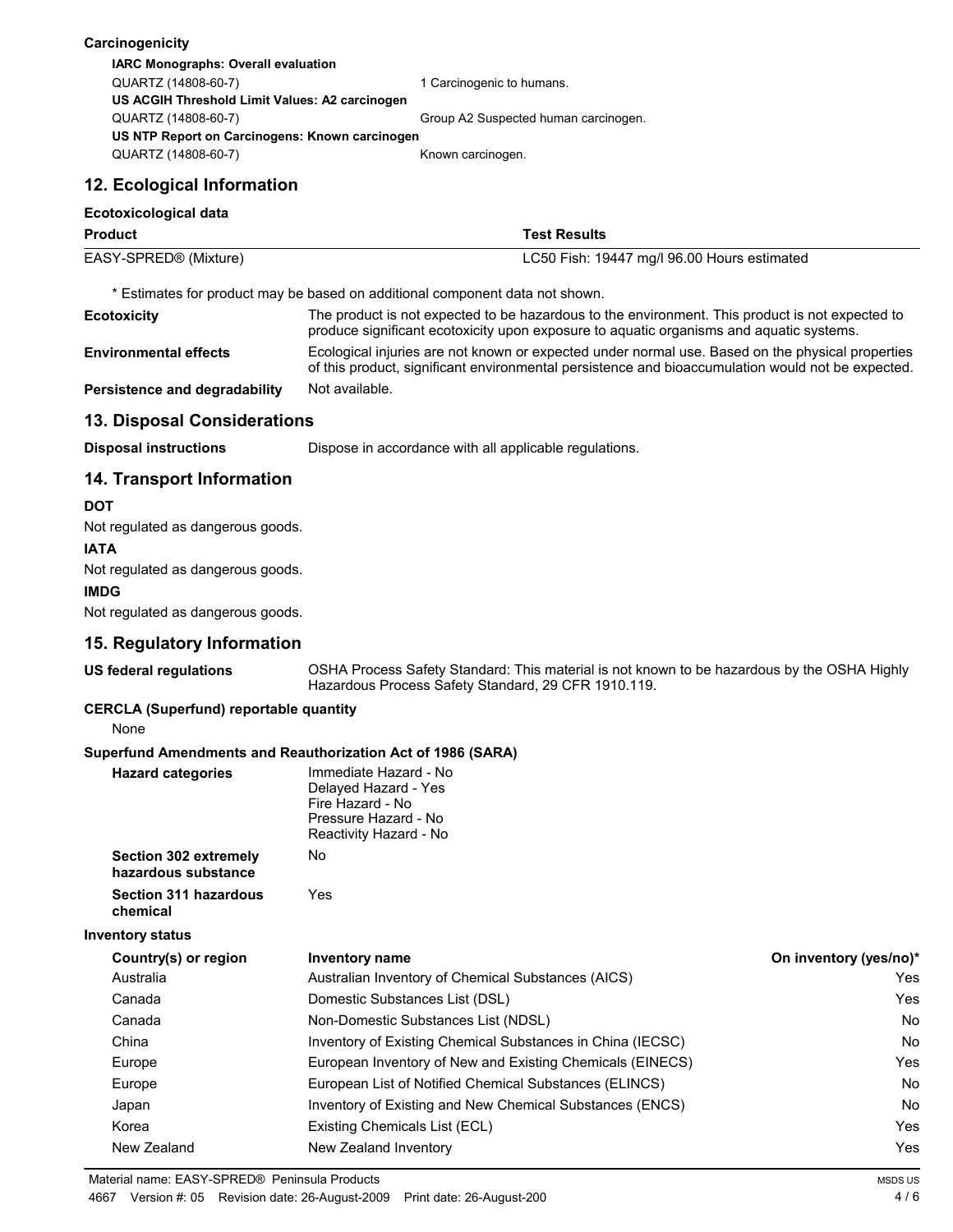| Philippine Inventory of Chemicals and Chemical Substances<br><b>Philippines</b><br>No.<br>(PICCS)<br>Yes.<br>United States & Puerto Rico<br>Toxic Substances Control Act (TSCA) Inventory<br>A "Yes" indicates that all components of this product comply with the inventory requirements administered by the governing country(s)<br>WARNING: This product contains a chemical known to the State of California to cause cancer.<br>State regulations<br>US - California Proposition 65 - Carcinogens & Reproductive Toxicity (CRT): Listed substance<br>QUARTZ (14808-60-7)<br>Listed.<br>US - California Proposition 65 - CRT: Listed date/Carcinogenic substance<br>QUARTZ (14808-60-7)<br>Listed: October 1, 1988 Carcinogenic.<br>US - Pennsylvania RTK - Hazardous Substances: Listed substance<br>Listed. | Country(s) or region | Inventory name | On inventory (yes/no)* |
|-------------------------------------------------------------------------------------------------------------------------------------------------------------------------------------------------------------------------------------------------------------------------------------------------------------------------------------------------------------------------------------------------------------------------------------------------------------------------------------------------------------------------------------------------------------------------------------------------------------------------------------------------------------------------------------------------------------------------------------------------------------------------------------------------------------------|----------------------|----------------|------------------------|
|                                                                                                                                                                                                                                                                                                                                                                                                                                                                                                                                                                                                                                                                                                                                                                                                                   |                      |                |                        |
|                                                                                                                                                                                                                                                                                                                                                                                                                                                                                                                                                                                                                                                                                                                                                                                                                   |                      |                |                        |
|                                                                                                                                                                                                                                                                                                                                                                                                                                                                                                                                                                                                                                                                                                                                                                                                                   |                      |                |                        |
|                                                                                                                                                                                                                                                                                                                                                                                                                                                                                                                                                                                                                                                                                                                                                                                                                   |                      |                |                        |
|                                                                                                                                                                                                                                                                                                                                                                                                                                                                                                                                                                                                                                                                                                                                                                                                                   |                      |                |                        |
|                                                                                                                                                                                                                                                                                                                                                                                                                                                                                                                                                                                                                                                                                                                                                                                                                   |                      |                |                        |
|                                                                                                                                                                                                                                                                                                                                                                                                                                                                                                                                                                                                                                                                                                                                                                                                                   |                      |                |                        |
|                                                                                                                                                                                                                                                                                                                                                                                                                                                                                                                                                                                                                                                                                                                                                                                                                   |                      |                |                        |
|                                                                                                                                                                                                                                                                                                                                                                                                                                                                                                                                                                                                                                                                                                                                                                                                                   |                      |                |                        |
|                                                                                                                                                                                                                                                                                                                                                                                                                                                                                                                                                                                                                                                                                                                                                                                                                   | QUARTZ (14808-60-7)  |                |                        |

 $\Omega$ 

 $*$  1

**PHYSICAL HAZARD O** 

**FLAMMABILITY** 

HMIS® HMIS® HMIS® HMIS® HMIS®<br>HMIS®

Flammability: 0 Instability: 0

PERSONAL PROTECTION

**HEALTH** 

### **16. Other Information**

**Further information** This safety datasheet only contains information relating to safety and does not replace any product information or product specification.

**Recommended restrictions** Workers (and your customers or users in the case of resale) should be informed of the potential presence of respirable dust and respirable crystalline silica as well as their potential hazards. Appropriate training in the proper use and handling of this material should be provided as required under applicable regulations.

**HMIS ratings**

**Disclaimer** The information provided in this Safety Data Sheet is correct to the best of our knowledge, information and belief at the date of its publication. The information given is designed only as a guidance for safe handling, use, processing, storage, transportation, disposal and release and is not to be considered a warranty or quality specification. The manufacturer expressly does not make any representations, warranties, or guarantees as to its accuracy, reliability or completeness nor assumes any liability, for its use. It is the user's responsibility to verify the suitability and completeness of such information for each particular use.

> Third party materials: Insofar as materials not manufactured or supplied by this manufacturer are used in conjunction with, or instead of this product, it is the responsibility of the customer to obtain, from the manufacturer or supplier, all technical data and other properties relating to these and other materials and to obtain all necessary information relating to them. No liability can be accepted in respect of the use of this product in conjunction with materials from another supplier. The information relates only to the specific material designated and may not be valid for such material used in combination with any other materials or in any process, unless specified in the text.

**Issue date** 26-August-2009